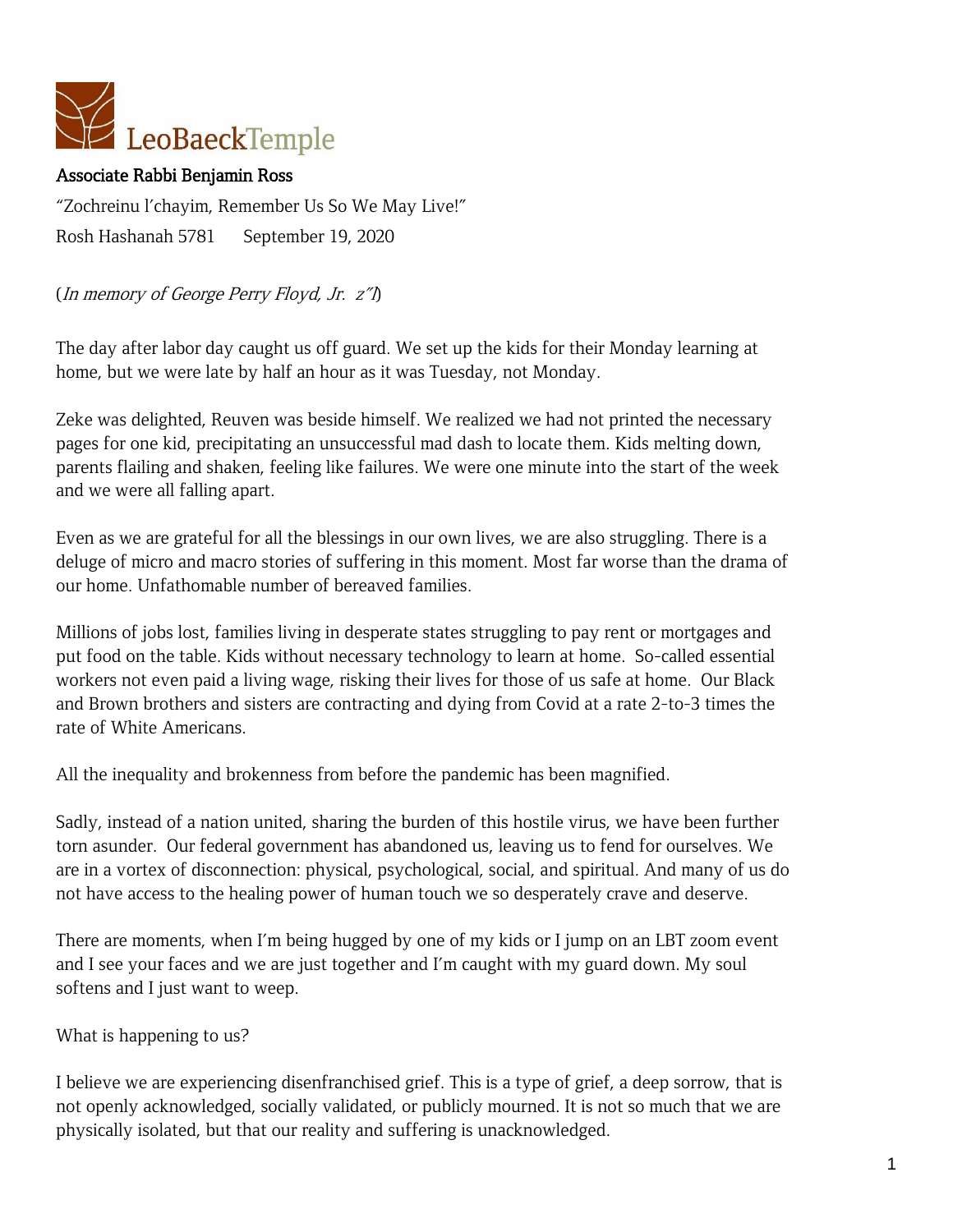And then, there are events that rightfully make our individual suffering seem small in juxtaposition.

The murder of George Floyd, may his memory be for a blessing, cracked something open. The hatred and harm endured by Black men and women, the horror absorbed by Black bodies, became a truer truth.

It took eight minutes and forty-six seconds to kill George Floyd, but centuries of affirming the diminished worth of black bodies to arrive at that horrific episode. With a knee on his neck and another knee on his back and a third officer holding down his legs, blood coming out of his nose, Floyd repeatedly calls out, "I can't breathe."

He begs, "Please, man!"

A bystander yells at the police, "Let him breathe, man!"

Floyd, 46-years-old, calls out, repeatedly, "Momma! Momma! I'm through."

Lonnae O'Neal, reflecting in National Geographic, writes, "A call to your mother is a prayer to be seen. Floyd's mother died two years ago, but he used her as a sacred invocation."

During the days of awe, we insert a sacred invocation into the standard Amidah liturgy, our standing prayer sequence crafted to replace the offering of sacrifices on the temple mount in Jerusalem. We chant:

"Zochreinu l'chayim, Remember us for life,

melech chafeitz bachayim, sovereign God who treasures life.

v'chotveinu b'sefer hachayim, Inscribe us in the Book of Life,

l'maancha, Elohim chayim. for Your sake, God of life."

Zochreinu l'chayim - What does that mean "remember us for life"?

Just as we speak the name of a beloved before Kaddish, at protests across America, and around the globe, they shout,

"George Floyd, say his name."

"Breonna Taylor, say her name."

"Ahmaud Arbery, say his name."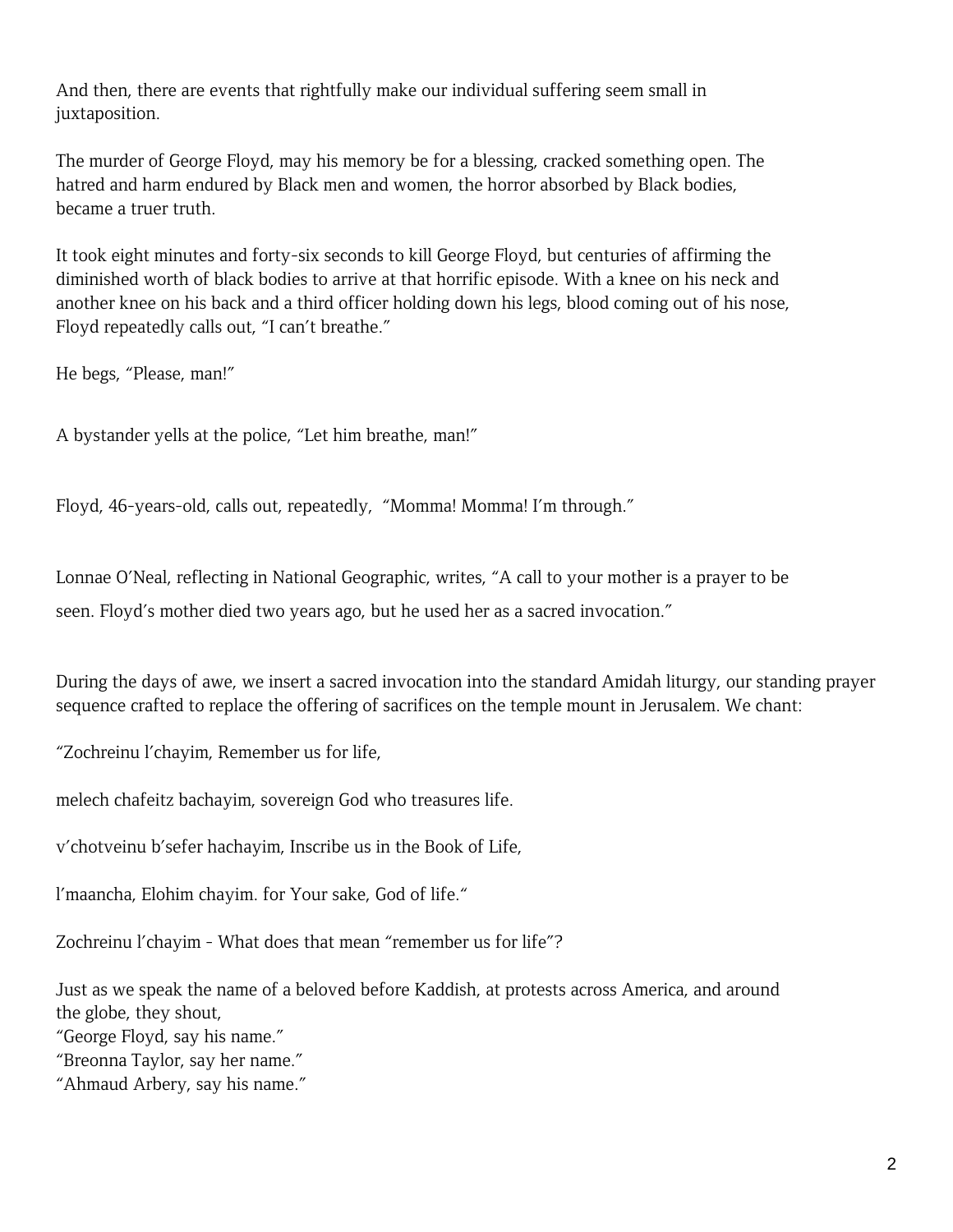To say their names is to affirm their value, to say they mattered.

To remember them is to be alive with the pain and truth of loss, of their lives and the horrific pile of black corpses who came before, hung from trees in the South, who die in underresourced hospitals in the north.

As James Baldwin wrote in 1963,

"You were born where you were born and faced the future that you faced because you were Black and for no other reason. The limits of your ambition were, thus, expected to be set forever. You were born into a society which spelled out with brutal clarity, and in as many ways as possible, that you were a worthless human being..."

As a white man, and a Jew, who grew up in an affluent home, I have spent a chunk of my life, and more deeply in the last number of years and months, seeking to mentally grasp hate directed at Black people.

I know many of you are also on this journey with me.

Consciously and unconsciously, we are exploring our own prejudices, discomfort, and internalized hatred toward Black bodies. Exploring the ways in which we have benefited simply because most of us were born White and not Black.

Isabel Wilkerson, in her book *Caste: The Origins of our Discontent*, helps me to understand. She generally stays away from using the words "racism," "Black" or "White" instead using terms like "dominant caste" verse "subordinate caste." In short, in her own words, race and caste "can and do coexist in the same culture and serve to reinforce each other. Race, in the United States, is the visible agent of the unseen force of caste. Caste is the bones, race the skin."

Wilkerson defines caste as, "an artificial construction, a fixed and embedded ranking of human value that sets the presumed supremacy of one group against the presumed inferiority of other groups on the basis of ancestry and often immutable traits, traits that would be neutral in the abstract but are ascribed life-and-death meaning."

She effortlessly weaves in her lived experiences as a Black woman. The story of a jeweler in Chicago brushing past her because she could not possibly be the New York Times reporter he was scheduled to speak with, even after she handed him her card. The plumber who arrived at her Washington D.C. townhouse and asked if the lady of the house was home. The physical assault she endured from a White man as she was disembarking a plane and the enfeebled silence of bystanders. These are private snapshots of the thousands of public indignities, or far worse, endured by those of the subordinate caste.

Wilkerson's premise is that to understand America, is to comprehend the architecture of a caste system. On the top is the dominant caste, originally White Protestants, on the bottom, Black people, the untouchables, the unworthy, only redeemed through slavery, labeled sub-human by early American Christian theologians.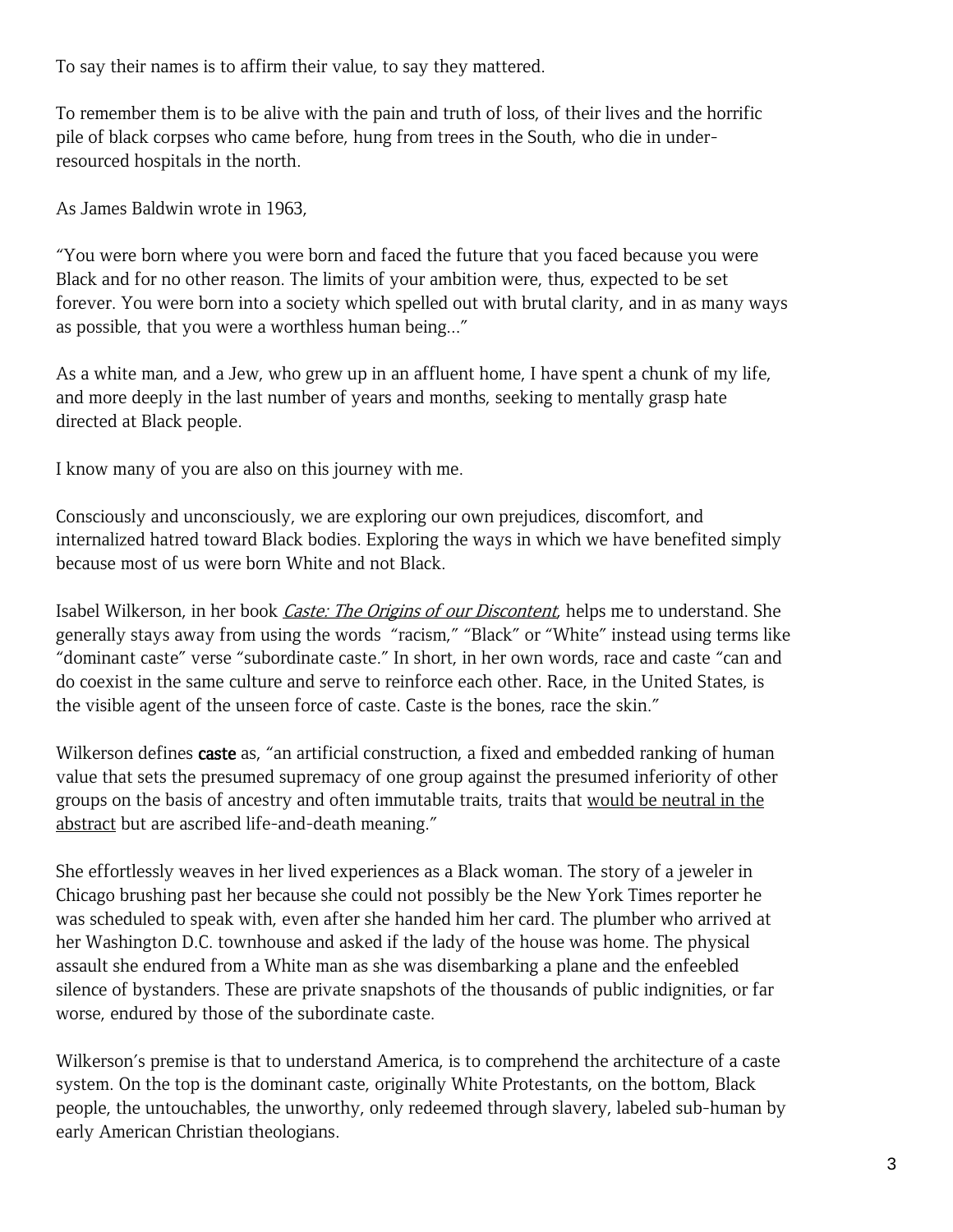Did you know that in bibles printed in 1807, and distributed by missionaries to slaves, that the story of the Exodus from Egypt was intentionally stripped out, lest it present a model of liberation and redemption?

The American history I was taught as a child was like a slice of pale Swiss cheese, full of holes. It made invisible the violent caste structure that enslaved, violated and brutalized Africans, while elevating whiteness.

Holes in our history, including: The the perpetuation of slavery's horror through sharecropping after the civil war; excluding Blacks from 95% of all jobs outside of agriculture and service work; passing vagrancy laws imprisoning tens of thousand forced into unpaid labor; the horrors of our modern prison system: and untold daily violations and humiliations.

Holes in our knowledge and therefore, remembrance of who we are.

Zochreinu l'chayyim. Remember us so we may live.

In the 1660s, shortly after the first enslaved Africans arrived on our shores in 1619, Virginia lawmakers crafted legislation to place Blacks in a lower caste from White indentured servants and early American laws were developed to keep them there.

As Wilkerson writes, these laws, "converted the black womb into a profit center and drew sharper lines around the subordinate caste, as neither mother nor child could make a claim against an upper-caste man, and no child springing from a black womb could escape condemnation to the lowest rung."

Eventually, forty-one of the fifty states passed laws making intermarriage a crime with up to ten years in prison. Alabama was the last state to repeal their intermarriage laws… in the year 2000, a mere 20 years ago… and with 40% of the electorate still voting to maintain the ban.

1619 to 2020: That is 401 years of our country, in various forms, legally and illegally, and violently and passively, enforcing bright lines between dominant and subordinate castes.

In 1920, a wealthy Black landowner July Perry tried to vote in Florida. White rioters, so infuriated at the crossing of the caste lines, impinging on their caste's exclusive right of voting, triggered the lynching, castration, and killing of sixty black people.

Was George Floyd and the countless murders before and after him the 2020 version of this 1920 massacre? The dominant class exerting its power over the subordinate class?

The Caste system is not abstract, it is not distant from us. It is us. We are breathing it in, and maintaining it, with every breath, with every affirmation of its boundaries, caste pervades and perverts the American soul.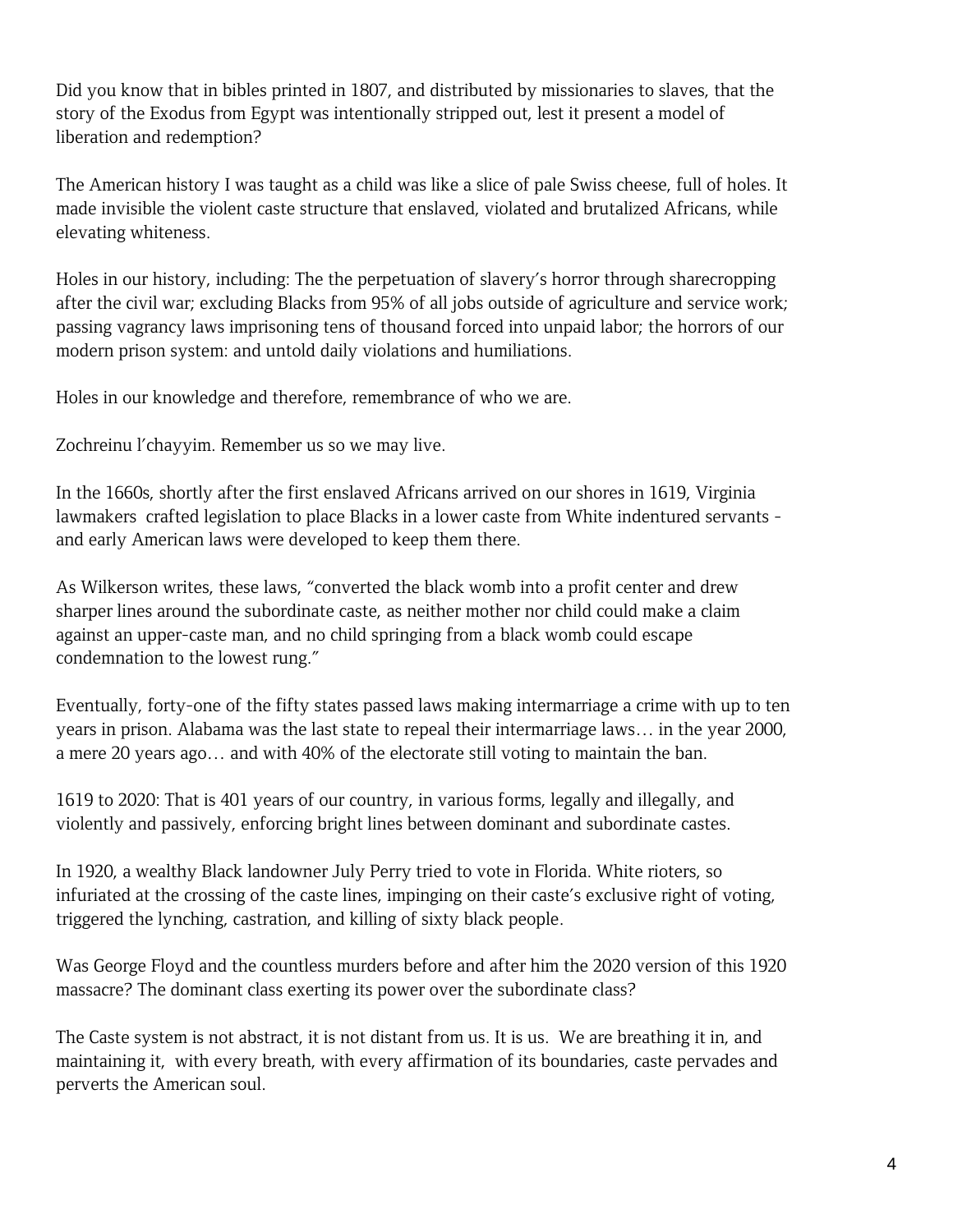When we declare our innocence, our separation, when we fool ourselves into believing we are not consciously or unconsciously participants in reifying the horrors of caste, we affirm its existence, we affirm Black lives have less value than White lives.

Zochreinu l'chayyim: How do we remember to live?

When the Nazi's sought to implement a rigid caste system, the chair of their study group in 1934 included a detailed summary of how the U.S. segregated and dehumanized Blacks.

Wilkerson reports Adolph Hitler himself remarked with admiration, the United States' "knack for maintaining an air of robust innocence in the wake of mass death."

But at least in Germany there was reckoning and reparations. Germans have *Stolperstein*, or "stumbling stones," all over Berlin to inconviently remind folks of the horrors of the Holocaust with the names of victims and atrocities engraved in stone. There are now more than 30,000 of these stumbling stones in dozens of German cities.

In contrast, we have over 1,500 Confederate monuments, affirming the righteousness of the struggle to maintain slavery, and the dominant caste. In unique American fashion, during the years after the civil war the enslavers were celebrated and the victims were punished.

There are a lot of "false narratives" about what was - a striving to be that way, again. Academics label folks voting to maintain caste dominance as "nostalgia voters" as they have a wistful affection for the past, when the lines between black and white were more clear.

Possibly, the collective response to the murder of George Floyd is reflective of a crack in the caste hardened hearts of many white Americans. Maybe we are ready to remember?

You do not have to be a social scientist to imagine that Blacks may feel a sense of generational disenfranchised grief - surviving in a country that does not openly acknowledge, socially validate, or publicly mourn the violence perpetrated by the Caste system we created.

## Zochreinu l'chayyim

Rabbi Larry Hoffman teaches that one use of *zekher, to remember*, comes from the Talmud. The Talmud uses the term by saying,

"There may be no proof for such and such a proposition, but there is a zekher for it.' Zecher can hardly mean 'remembrance' here…It is better translated as a pointer that fastens our attention across time, space, and even logic….It rivets our consciousness on our inherent connectivity to something that might otherwise be lost …We move on with our lives when the moment of remembrance ends, but the connecting tissue to the event being memorialized attends us wherever we go, deepening our sense of what matters and committing ourselves to the lessons that flow from it."

Of course, that is as true for all of us internally, as it is for us collectively as a nation.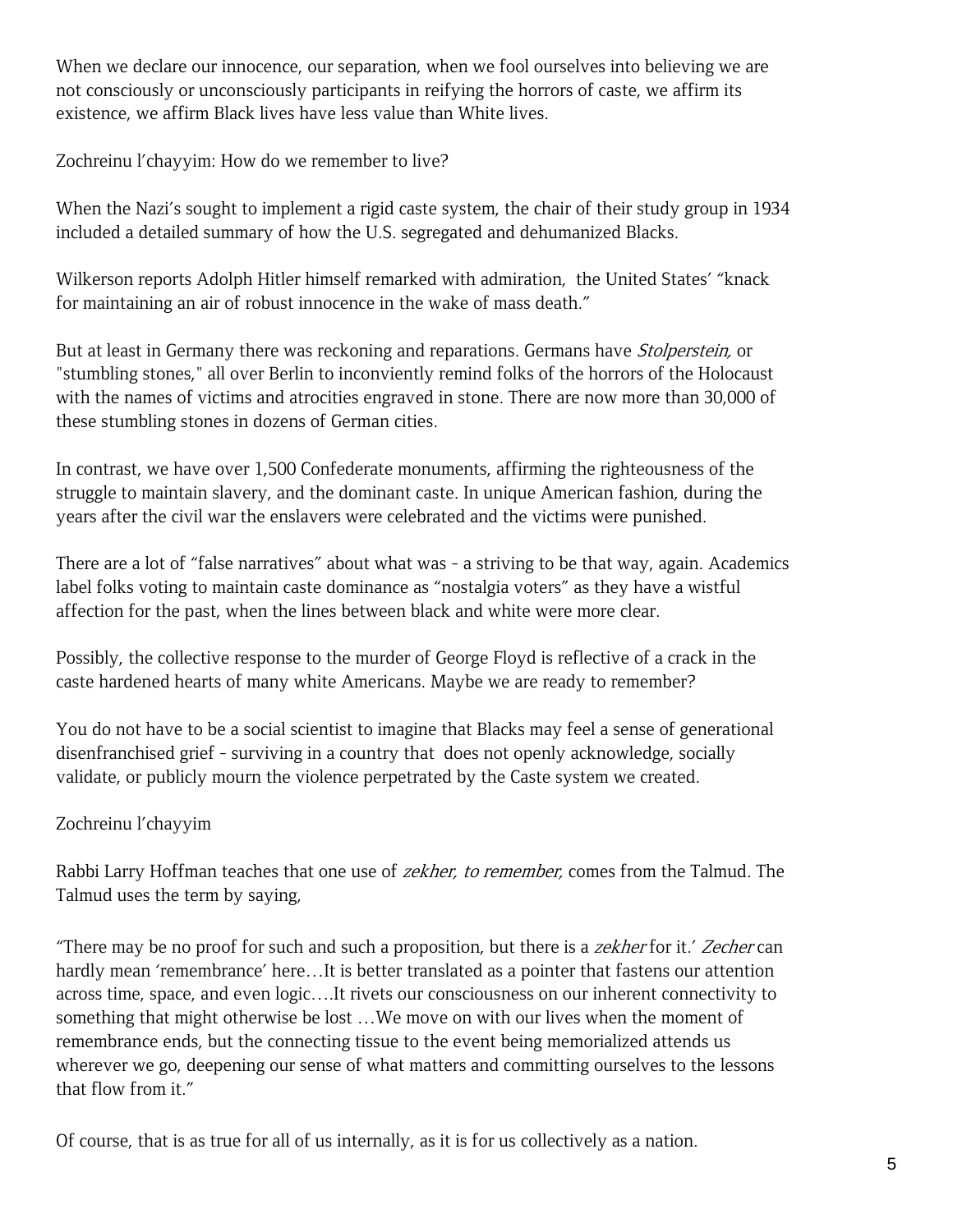Because this year has been so hard, part of me wanted to deliver an epic spiritual hug today, not an epic spiritual agitation. I'm hoping you receive it as both.

If we want our country to live and to thrive, if we want a country for all our children, we must use our Zecher, remembrance, as a pointer to what has been, to help us truly look at our history and its implications.

We must use our remembrance to repair what is broken and dismantle the structures that uphold our caste system. If not, George Floyd, and other George Floyds will be killed again and again.

As Martin Luther King Jr., challenged White clergy in his letter from Birmingham Jail, "All too many others have been more cautious than courageous and have remained silent behind the anesthetizing security of stained-glass windows." Our High Holydays must not leave us silent behind stained glass.

You say, "I alone cannot change it." True, we cannot change all of it at once. But we must find our piece of the puzzle, and dig in on one thing that you believe will force us to remember and live.

We need to help each other act. I know I need your help. If we are not fighting, in some small and fierce way, in our corner of the world, we are saying what is happening is ok by us.

In a land...

Where we express heartbreak about the plight of the unhoused... and then fight multi-unit zoning in our neighborhoods…

Where black children have a 500% higher death rate from asthma compared with white children…

Where tax breaks for the wealthiest corporations and prisons for the poorest are prioritized over quality schools for children...

Where the net worth of a typical white family is nearly ten times greater than that of a Black family.